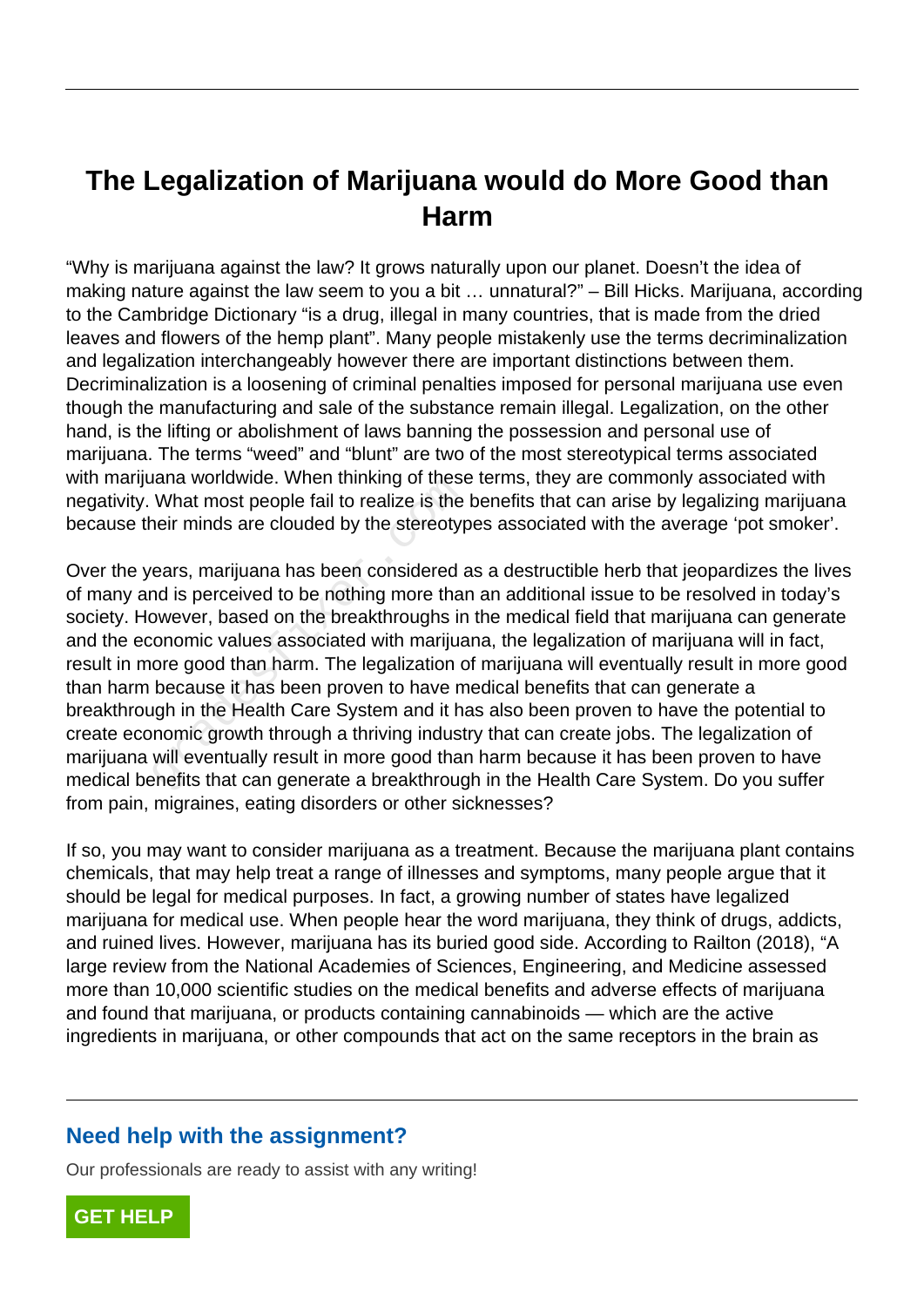marijuana — are effective at relieving chronic pain". I cannot imagine how dreadful it must be to experience persistent, perpetual, permanent pain, but marijuana can help to relieve the discomfort. "In June 2018, the Food and Drug Administration (FDA) approved the use of a medication containing cannabidiol (CBD) to treat two rare, severe, and specific types of epilepsy — called Lennox-Gastaut syndrome and Dravet syndrome — that are difficult to control with other types of medication". Another positive effect that might come out of the legalization of marijuana is the decrease of opiate consumption and prescriptions.

 The problem with opioid painkillers is that they can cause addiction, and although they are extremely effective in alleviating pain, there have been cases of death due to overdose. The usage of marijuana as a painkiller could fix this situation — at least partially; according to an APHA study. "A study published in the American Public Health Association just this past week found that since Colorado has legalized recreational cannabis, the percentage of opioid- related deaths has declined by 6.5% which halted a 14-year trend of an increasing number of opioidrelated deaths in the state". Similarly, although not legalized in Jamaica, the legalization of marijuana will also eventually do more good than harm; one can imagine the wonders that this drug can possible do once legalized. Therefore based on the evidence presented above, one can perceive that the legalization of marijuana will eventually result in more good than harm as it relates to Health Care. The legalization of marijuana will eventually result in more good than harm because it has been proven to have the potential to create economic growth through a thriving industry that can create jobs. There are many economic benefits to the legalization of marijuana. The economic benefits that producers and consumers would receive are numerous, the jobs creation that could be generated and the tax revenue that could be collected would make the government a main benefactor. According to Cox (2019), "The marijuana industry added 64,389 jobs in 2018, a 44 percent gain, according to industry experts Leafly and Whitney Economics". will also eventually do more good than<br>lossible do once legalized. Therefore b<br>ve that the legalization of marijuana wi<br>-<br>dealth Care. The legalization of marijua<br>luse it has been proven to have the pot<br>lustry that can cre

Not only does the legalization of marijuana aid in job creation, it also contribute vastly in the tourism industry which inevitable will eventually create economic growth. "In 2015, 85% of the 8% who visited a dispensary cited legal marijuana as the driving force behind their vacation which implies that at least some of the improved economic impact being witnessed in Colorado is the result of legal marijuana". In addition, the tax revenue that can be generated from marijuana if or when it becomes legalized can be utilized to fund humanitarian projects for those that are poverty stricken or underprivileged. For example, "In Washington state, marijuana sales surpassed \$1 billion in FY 2017, the state collected \$314.8 million in excise tax revenue and the revenue was primarily used to fund Medicaid which secured health insurance for many low-income Washington residents". Similarly, although not legalized in Jamaica, the legalization of marijuana will also eventually do more good than harm as Jamaica's location, makes a marijuana industry a lucrative choice for the Government of Jamaica to gain economic growth. One can imagine the wonders that this drug can possible do once legalized.

### **Need help with the assignment?**

Our professionals are ready to assist with any writing!

**[GET HELP](https://my.gradesfixer.com/order?utm_campaign=pdf_sample)**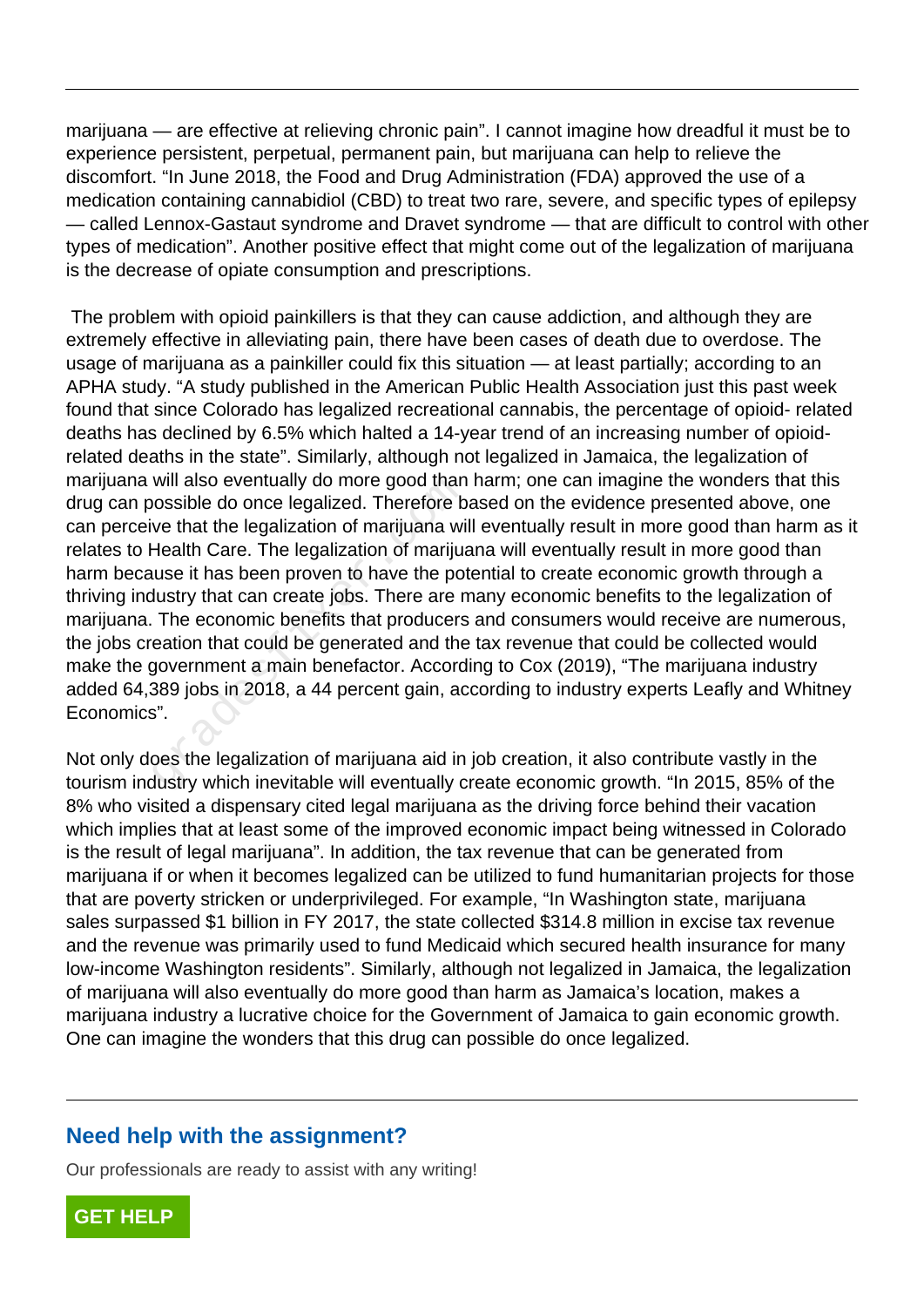Therefore based on the evidence presented above, one can perceive that the legalization of marijuana will eventually result in more good than harm as it relates to economic growth. Viewed from a different perspective, there are some individuals who believe |argue that the legalization of marijuana will be more harm than good as it is addictive and its legalization will increase the usage among people as it will be readily available. These claims are respectively supported by Stimson (2012) who states that "Marijuana is an addictive, gateway drug" and Barbradozier (2014) who states that "there is a high chance that the legalization of marijuana is likely to increase its usage among people as it will be readily available". While these claims may be true, the opposing view that the legalizing of marijuana will result in more harm than good because it is addictive and its legalization will increase the usage among people as it will be readily available is simplistic and impractical for many reasons.

Marijuana opponents claim marijuana should be illegal because it is a perceived gateway drug to other narcotics and its usage will increase as a result of the drug being more readily available. While this is an enthralling argument, it is no reason for marijuana to be illegal. First of all, is marijuana even a gate way drug? A 'gateway' drug according to the Cambridge English Dictionary is defined as "a drug whose use may make it more likely that someone uses other, more dangerous". Based on research, "there is no conclusive evidence that the drug effects of marijuana are causally linked to the subsequent abuse of other illicit drugs". A more logical approach to conclude whether marijuana is a gateway drug is to study the evolution of a marijuana consumer's drug use. According to the National Institute on Drug Abuse, "the majority of people who use marijuana do not go on to use other, 'harder' substances". While it may be true that the legalization of marijuana will allow for it to be more readily available it will result in more good than harm because it would help to minimize the amount of children who purchase drugs illegally from 'street drug dealers'. diana even a gate way drug? A gatewa<br>is defined as "a drug whose use may r<br>gerous". Based on research, "there is n<br>are causally linked to the subsequent a<br>to conclude whether marijuana is a gat<br>consumer's drug use. Accordi

For example, according to the article 'Does marijuana legalization lead to increased use?', "When it comes to use by young people, several recent reports according to experts have found that in the majority of states that have approved medical marijuana, use among teenagers has actually decreased which is due to a diminished "forbidden fruit" effect and decreased access to marijuana as it moves from the unregulated streets – where there are no age requirements – to inside licensed dispensaries, where you need to be 21 to purchase marijuana. Therefore one can now determine that the opposing view that the legalizing of marijuana will result in more harm than good is simplistic and impractical for the reasons stated. In conclusion, it is indisputably vivid that there are various arguments for whether or not the legalization of marijuana will result in more good than harm however the arguments supporting the claim that the legalization of marijuana will eventually result in more good than harm clearly outweigh the counter arguments. As stated earlier the legalization of marijuana will eventually result in more good than harm because it has been proven to have medical benefits that can generate a breakthrough in the Health Care System and has also been proven to have the potential to

#### **Need help with the assignment?**

Our professionals are ready to assist with any writing!

**[GET HELP](https://my.gradesfixer.com/order?utm_campaign=pdf_sample)**